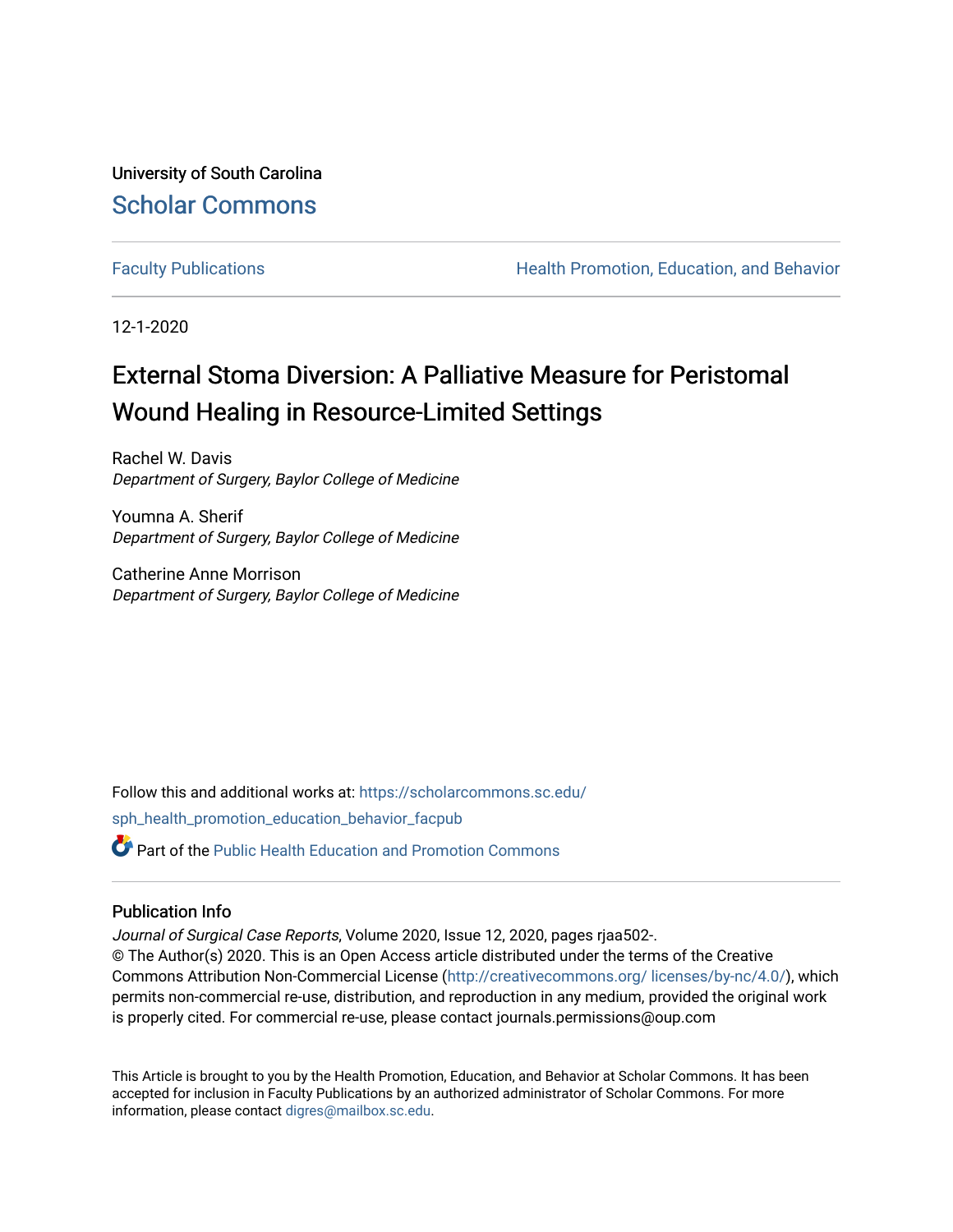

**doi: 10.1093/jscr/rjaa502** Surgical Technique

## SURGICAL TECHNIQUE

# **External stoma diversion: a palliative measure for peristomal wound healing in resource-limited settings**

Rachel W. Davis, Youmna A. Sherif\* and Catherine Anne Morrison

Department of Surgery, Baylor College of Medicine, Houston, TX, USA

\*Correspondence address. Department of Surgery, Baylor College of Medicine, 1 Baylor Plaza MS390, Houston, TX 77030, USA. Tel: +1 (571) 228-3820; E-mail: sherif@bcm.edu

## **Abstract**

The provision of intestinal stoma care is challenging in austere settings due to limitations in surgical and wound care access as well as the high cost and sparsity of ostomy supplies. As a result, many surgical patients suffer from ostomy-related complications such as peristomal wounds and are unable to find relief for these complications from standard treatments and measures. This article describes the external stoma diversion, a cost-effective palliative surgical procedure that assists in the healing of peristomal wounds in resource-limited settings.

#### **INTRODUCTION**

Successful creation and maintenance of intestinal stomas requires strategic perioperative planning, adequate patient nutrition, thorough educational resources for patients and caregivers and ready access to postoperative wound care and supplies. A deficiency in any of these areas may present with significant complications including peristomal wounds, hernias, stenosis, retraction and ileus [\[1\]](#page-3-0). Peristomal wounds are the most common complication of ostomies. This is particularly true of ileostomies as they result in skin maceration much more often due to the higher acidity, higher concentration of corrosive enzymes and higher output volume. The result is a painful wound that increases nutritional burden in an already malnourished patient, and leads to a vicious cycle in which traditional adhesives fail and ongoing maceration continues. Peristomal wounds have, in turn, inspired an entire field of wound care and stimulated innovation in ostomy supplies and appliances [\[1\]](#page-3-0). While the creation of an intestinal stoma is often a lifesaving procedure, it is always a life-changing procedure as

patients learn to appropriately manage their ostomies and cope with social ramifications.

There is an added layer of complexity for ostomy care in resource-limited settings. Patients often have difficulty accessing surgery for ostomy reversal due to travel required to reach tertiary care centers and the high costs associated with both travel and surgical care [\[2\]](#page-3-1). In the interim, patients may have limited access to traditional supplies, and must refashion common items into ostomy appliances and bags (e.g. using food bags, jar lids, cloth belts) [\[3\]](#page-3-2). Research has illustrated the adverse clinical outcomes associated with extended ostomy duration in contexts with insufficient access to ostomy supplies, education or care including peristomal skin complications [\[4\]](#page-3-3). Therefore, appropriate interventions for addressing peristomal wound in resource-limited settings is an imperative that can significantly improve a patient's quality of life. This article describes an external stoma diversion performed at a district hospital in Tanzania as a palliative measure to assist in the healing of significant skin maceration resulting from a high-output end ileostomy.

**Received:** October 14, 2020. **Accepted:** November 13, 2020

Published by Oxford University Press and JSCR Publishing Ltd. All rights reserved. © The Author(s) 2020.

This is an Open Access article distributed under the terms of the Creative Commons Attribution Non-Commercial License [\(http://creativecommons.org/](http://creativecommons.org/licenses/by-nc/4.0/) [licenses/by-nc/4.0/\)](http://creativecommons.org/licenses/by-nc/4.0/), which permits non-commercial re-use, distribution, and reproduction in any medium, provided the original work is properly cited. For commercial re-use, please contact journals.permissions@oup.com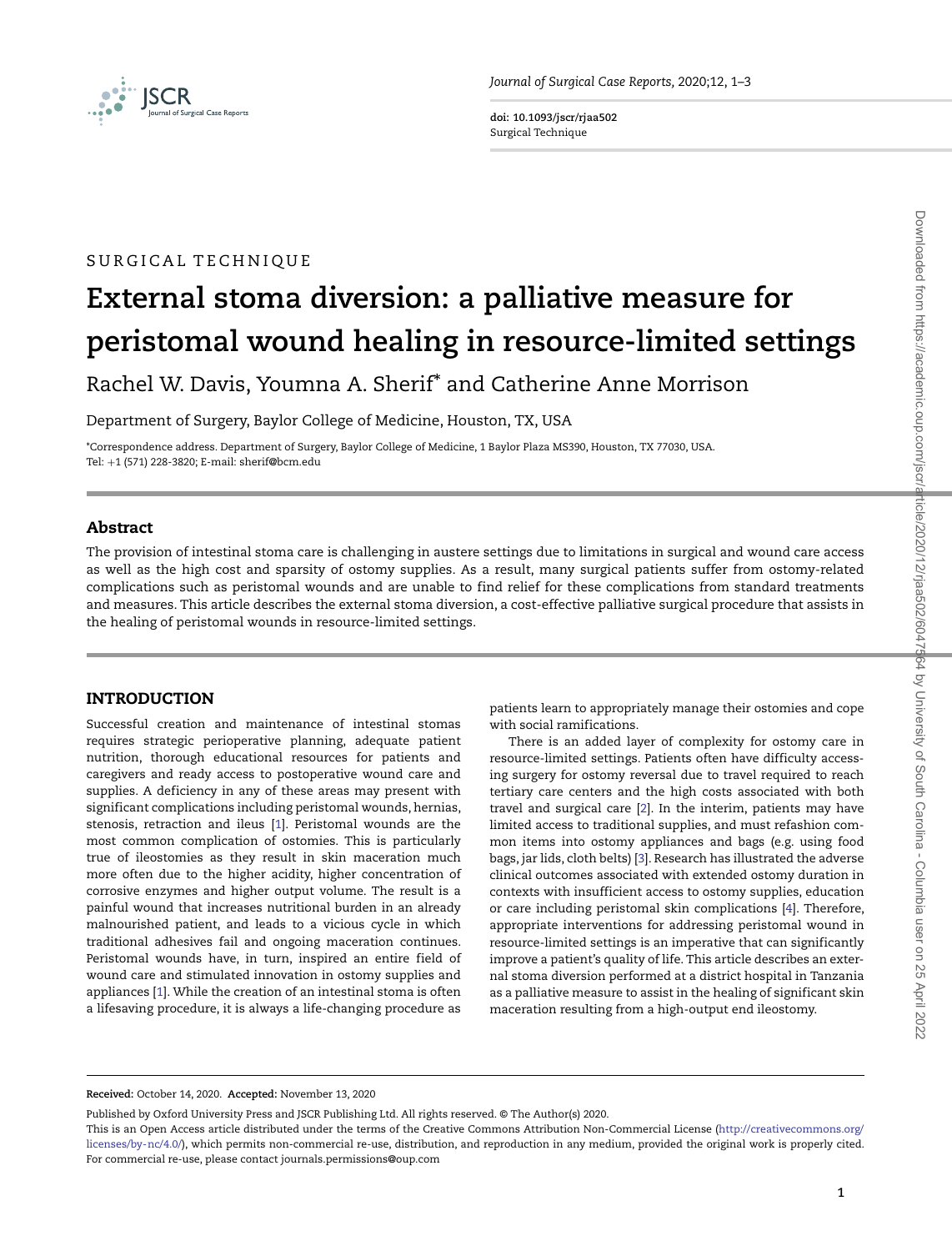

**Figure 1:** Orientation of external stoma diversion: the image shows a model of the external stoma diversion and its orientation, with the most cephalad point at 12:00 and most caudad point at 6:00.

## <span id="page-2-0"></span>**CASE REPORT: DESCRIPTION OF EXTERNAL STOMA DIVERSION**

#### **Overview**

The external stoma diversion is a cost-effective, palliative surgical procedure intended to assist in the healing of peristomal wounds. It is a temporizing measure that diverts stoma output into a collecting system through a waterproof conduit. The conduit is intended to be in place for ∼1 week and serves as a viable adjunct for the palliation and treatment of significant peristomal wounds that have failed all standard treatments and measures.

#### **Surgical procedure**

The stoma site and surrounding skin are prepped with betadine and the area draped with sterile towels. While this is not inherently a sterile procedure, effort should be taken to minimize contamination. A condom is dropped from the packaging onto the field and unrolled. The distal end is cut to remove the reservoir, such that both ends of the condom are open and form a conduit. Local anesthetic, such as lidocaine without epinephrine, is then administered subcutaneously around the stoma.

The reinforced, proximal end of the condom is placed on the skin around the perimeter of the stoma. Using a permanent suture, the ring of the condom is then sewn to the skin immediately surrounding the stoma edge. We recommend using a 4.0 nylon suture on a cutting needle. The nylon is then run in a continuous fashion from 12:00 to 6:00 position and then tied. A second nylon is used to run the remaining half circle from 6:00 back to 12:00, and also tied [\(Fig. 1\)](#page-2-0). Distal open end of the condom is then carefully secured to the uncapped collar of a plastic water bottle using a rubber band. This is most readily done by looping the rubber band around the mouth of the bottle prior to condom attachment, then extending it to place the condom edge beneath. The top edge of the bottle must be pierced with a large bore needle to allow air to escape as the bottle fills [\(Figs 2](#page-2-1) and [3\)](#page-2-2). The drainage system can then be secured to the patient's waist using any cloth holster.



**Figure 2:** External stoma diversion prototype: this image shows a prototype, in which the condom ring is sewn around the stoma (here represented by a plastic bag) and the distal end divided 1 cm proximal to the reservoir and secured to the uncapped collar of a plastic water bottle using a rubber band.

<span id="page-2-1"></span>

**Figure 3:** External stoma diversion; this image shows the external stoma diversion as applied in the patient setting.

## <span id="page-2-2"></span>**DISCUSSION**

#### **Considerations of external stoma diversion**

#### **Patient selection**

This procedure was performed on a 63-year-old male with a complicated abdominal surgical history, requiring three laparotomies and resulting in an end ileostomy. The patient had consistent, copious output from his ostomy and was managing output using cloth for absorption. This led to painful maceration [\(Fig. 3\)](#page-2-2) of the peristomal skin that was not responsive to standard measures (e.g. ostomy paste, traditional stoma appliances, stool bulkers). The patient subsequently experienced significant weight loss due to reduced oral intake. Therefore, after obtaining informed consent from the patient and family, the external stoma diversion was offered as a palliative measure.

#### **Expertise required for the performance and care of the external stoma diversion**

External stoma diversion can be performed in the operating room, at the bedside, or in the clinic depending on practitioner preference and patient comfort. It is performed using local